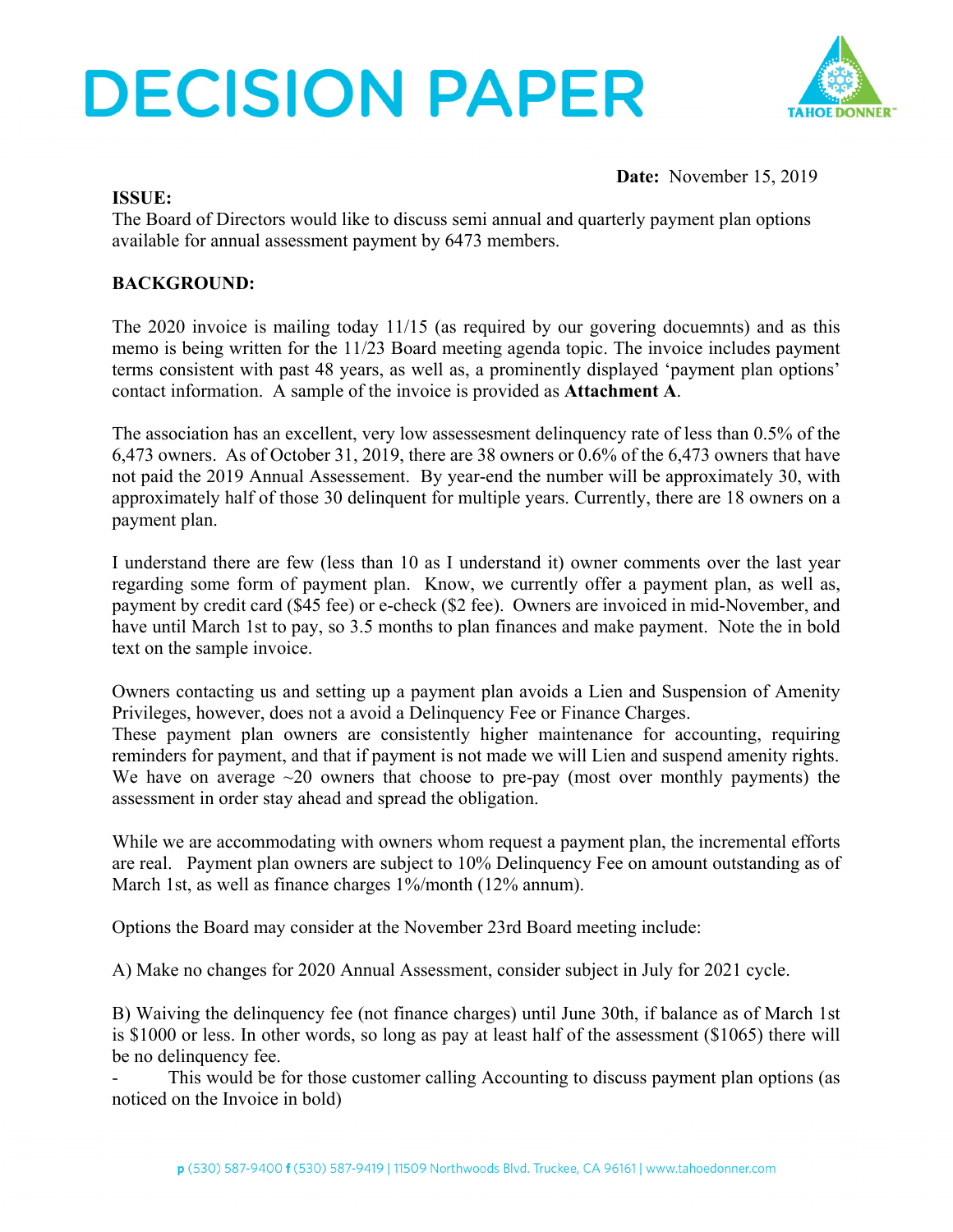## **DECISION PAPER**



This would NOT be actively promoted to all 6473 owners

C) Notice members via TD News and Email, they have the following NEW Additional Payment Option:

o Pay \$1065 by March 1st, 2020

o Pay \$1000 by June 30th, 2020

- Any balance as of March 2nd would be subject to Finance Charges, not Delinquency Fee.

- July 1st, 2020, any remaining balance subject to 10% Delinquency Fee and Finance Charges, and Lien and Lien Fee, and Amenity Rights Suspension.

This puts final payment and suspension right at the peak period, when all the owners are up here to use the amenities.

We do not recommend either of these options, and there are certainly other options that could be considered. Moving to monthly, quarterly, semi-annual are options. Semi-annual would be the least impactful change, considering the logistics, investment income, and cash flow. Semi-annual example would be minimum 60% by March 1<sup>st</sup>, 40%/balance due by June 15<sup>th</sup>. A balance due later than June impacts our ability to collect based on power of suspension of amenity rights in peak summer.

There is one full time employee that spends the majority of the year handling the Annual Assessment. Creating any type of formal installment payment plan for 6,473 owners will likely generate a need for incremental resources.

Further, providing any type of formal installment payment plan to all owners, certainly the vast majority will partake in the opportunity. A delay of assessment cash funds impacts investment income. If half our assessment cash is delayed by six months, this equates to **lost investment income (that's in Budget) of \$100,000** at current ~1.5% investment yields.

> 40% 34% 35% 30% 25% 23% 23% 20% 15% 12% 10%  $7%$ 5% 2%  $0%$ November December January February March Apri-Dec

Three year average for assessment payments spread by month: